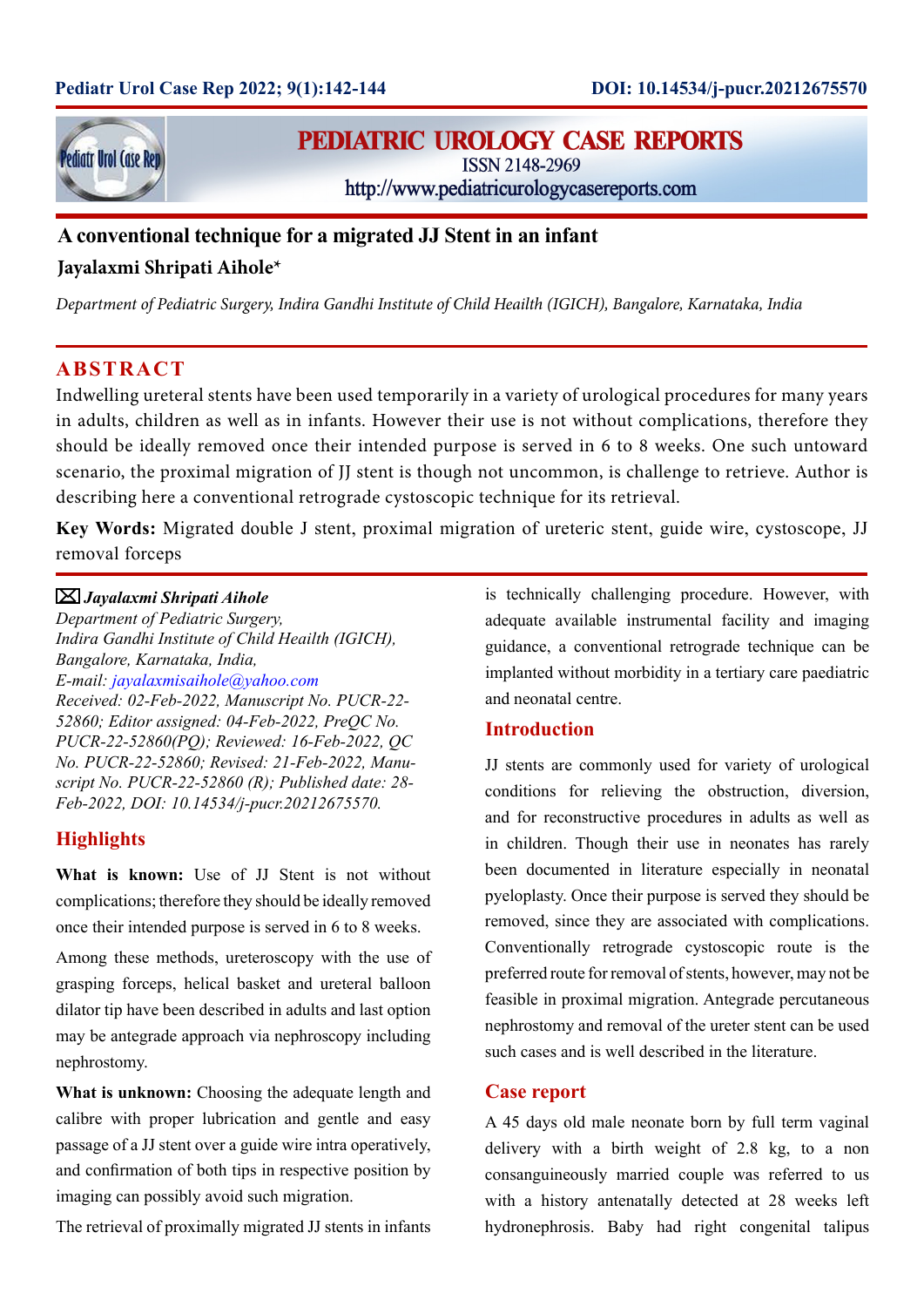equinovarus deformity for which was serial plaster cast was applied.

Bay was evaluated by technetium 99 m Ethyelenedicysteine (EC) scan which proved left pelvi uretric junction obstruction with 19% differential function. Hence left modified Anderson Hynes dismembered pyeloplasty with insertion of 2.8 fr JJ Stent across. Once the baby came for planned JJ stent removal after 6 weeks, radiography showed proximally migrated JJ in the almost at pelvi-uretric junction and upper ureter (Fig 1).



**Fig. 1.** A) Radiography showing proximally migrated lower end of JJ Stent; B and C) Guide wire being passed into the ureter from cystoscope; D) JJ Stent removal forceps passed into the proximal ureter under fluoroscopic guidance; E) JJ Stent retrieved; F) Extracted JJ Stent.

Under general anaesthesia in lithotomy position, 9.5 fr cystoscope passed into bladder, left ureteric orifice was cannulated with 0.38/0.97 mm guide wire comfortably and replaced with JJ Stent removal forceps; and JJ stent was grasped with its jaws and under fluoroscopic guidance throughout, JJ was removed absolutely uneventfully within few minutes and baby was discharged after 6 hours (Fig 1).

### **Results and Discussion**

JJ Stents are soft hollow flexible tubes having curls at both ends, comes in various sizes and lengths, used temporarily in urological practise since years to relieve the obstruction, diversion and for reconstructive procedures in adults as well as in children to allow free flow of urine across the ureter. Short term sequelae may include pain, hematuria, dysurea, and stent migration. Whereas, the long-term sequelae from "forgotten" stents include occlusion, encrustation, fragmentation, extrusion, abscess formation, renal failure, and sepsis which carry even greater morbidity. Therefore JJ stent generally needs to be replaced or removed in 6 to 8 weeks. The incidence of ureteric stents migrating proximally is reported as 2% [1-3].

The use of JJ Stents in infants and neonates has rarely been described especially in the literature.

Though various methods of retrieval for such migrated stent have been described in adults, however, are technically challenging in children as well as in infants due to the structural anatomy [4-6].

Among these methods, ureteroscopy with the use of grasping forceps, helical basket and ureteral balloon dilator tip have been described in adults and last option may be antegrade approach via nephroscopy including nephrostomy[3,5].

Ours is a tertiary care paediatric and neonatal care institute in southern India where we conduct neonatal and infantile pyeloplasties with smaller calibre JJ stents.

One such rare incident has been reported here, wherein during neonatal left pyleoplasty 2.8 Fr JJ stent was placed intra operatively and baby was kept one regular follow up. Imaging studies on follow up confirmed gradual proximal migration JJ stent without any symptoms (Fig 1).

Hence after 6 weeks, under general anaesthesia in lithotomy position under fluoroscopic guidance proximally migrated JJ Stent was extracted with routine 9.5 Fr cystoscope and JJ removal forceps with ease uneventfully.

### *Conclusion*

Choosing the adequate length and calibre with proper lubrication and gentle and easy passage of a JJ stent over an appropriate guide wire intra operatively, and confirmation of both tips of JJ in respective position in renal pelvis and bladder by imaging can possibly avoid such migration. The retrieval of proximally migrated JJ stents in infants is technically challenging procedure.